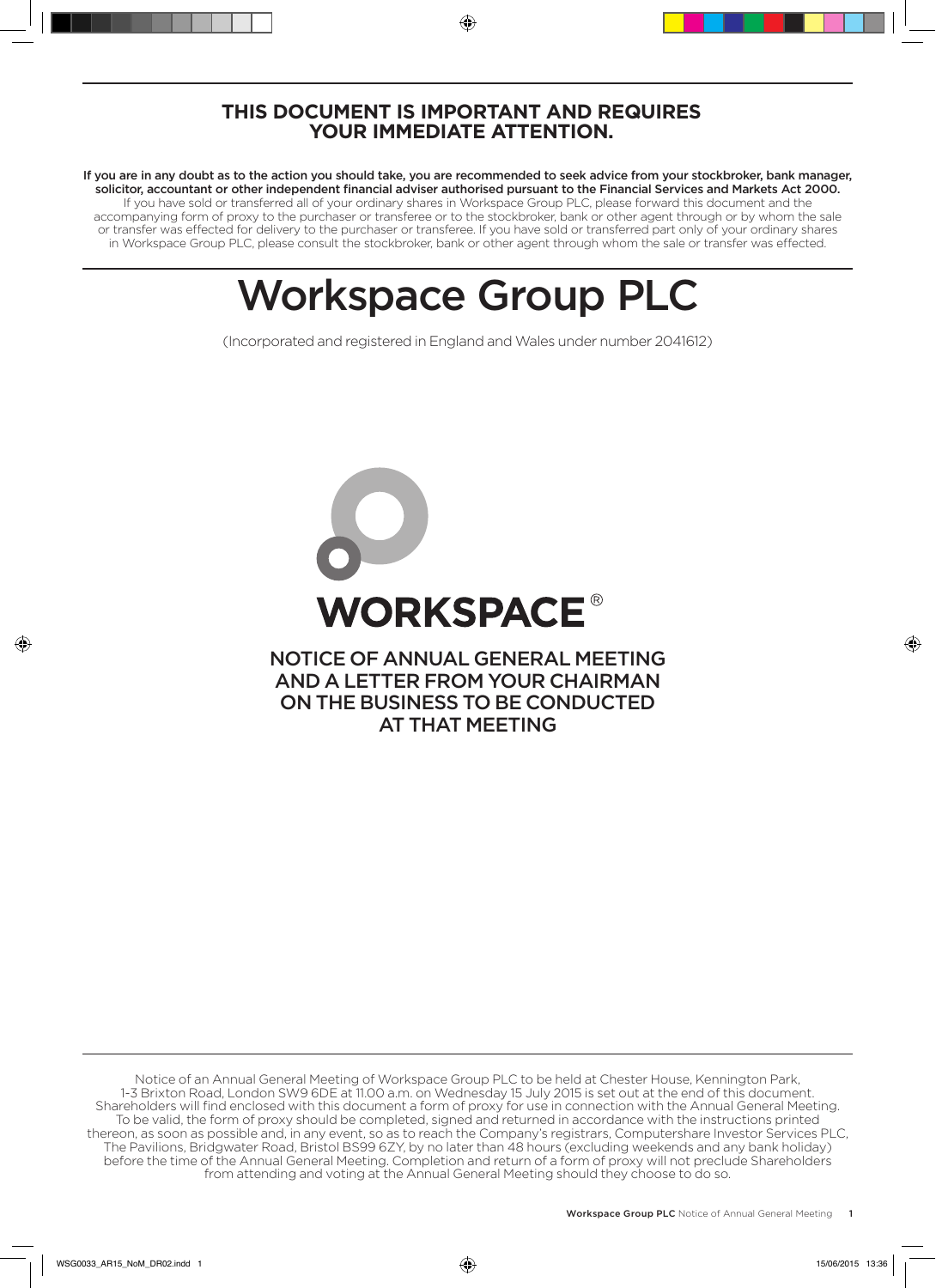## **DEFINITIONS**

In this document, except where the context otherwise requires, the following expressions shall have the following meanings:

| 2015 Annual Remuneration Report         | the remuneration report contained on pages 80 to 99 of the Annual Report and Accounts;                                                                                                                |
|-----------------------------------------|-------------------------------------------------------------------------------------------------------------------------------------------------------------------------------------------------------|
| IA                                      | the Investment Association;                                                                                                                                                                           |
| Act                                     | the Companies Act 2006;                                                                                                                                                                               |
| <b>AGM or Annual General Meeting</b>    | the Annual General Meeting of the Company convened for Wednesday 15 July 2015,<br>notice of which is set out at the end of this document, or any reconvened meeting<br>following adjournment thereof; |
| <b>Annual Report and Accounts</b>       | the Annual Report and Accounts of the Company for the financial year ended<br>31 March 2015 and the reports of the Directors and auditors thereon;                                                    |
| <b>Articles</b>                         | the Articles of Association of the Company currently in force;                                                                                                                                        |
| <b>Board or Directors</b>               | the Directors of the Company for the time being;                                                                                                                                                      |
| Code                                    | the UK Corporate Governance Code;                                                                                                                                                                     |
| Company                                 | Workspace Group PLC;                                                                                                                                                                                  |
| Group                                   | the Company and its subsidiary undertakings from time to time;                                                                                                                                        |
| <b>Ordinary Shares</b>                  | the ordinary shares of £1.00 each in the capital of the Company;                                                                                                                                      |
| <b>Remuneration Policy</b>              | the Directors' Remuneration Policy found on pages 82 to 87 of the 2015 Annual<br>Remuneration Report:                                                                                                 |
| <b>Shareholders</b>                     | holders of ordinary shares in the capital of the Company; and                                                                                                                                         |
| <b>Shareholders' Rights Regulations</b> | the Shareholders' Rights Regulations 2009.                                                                                                                                                            |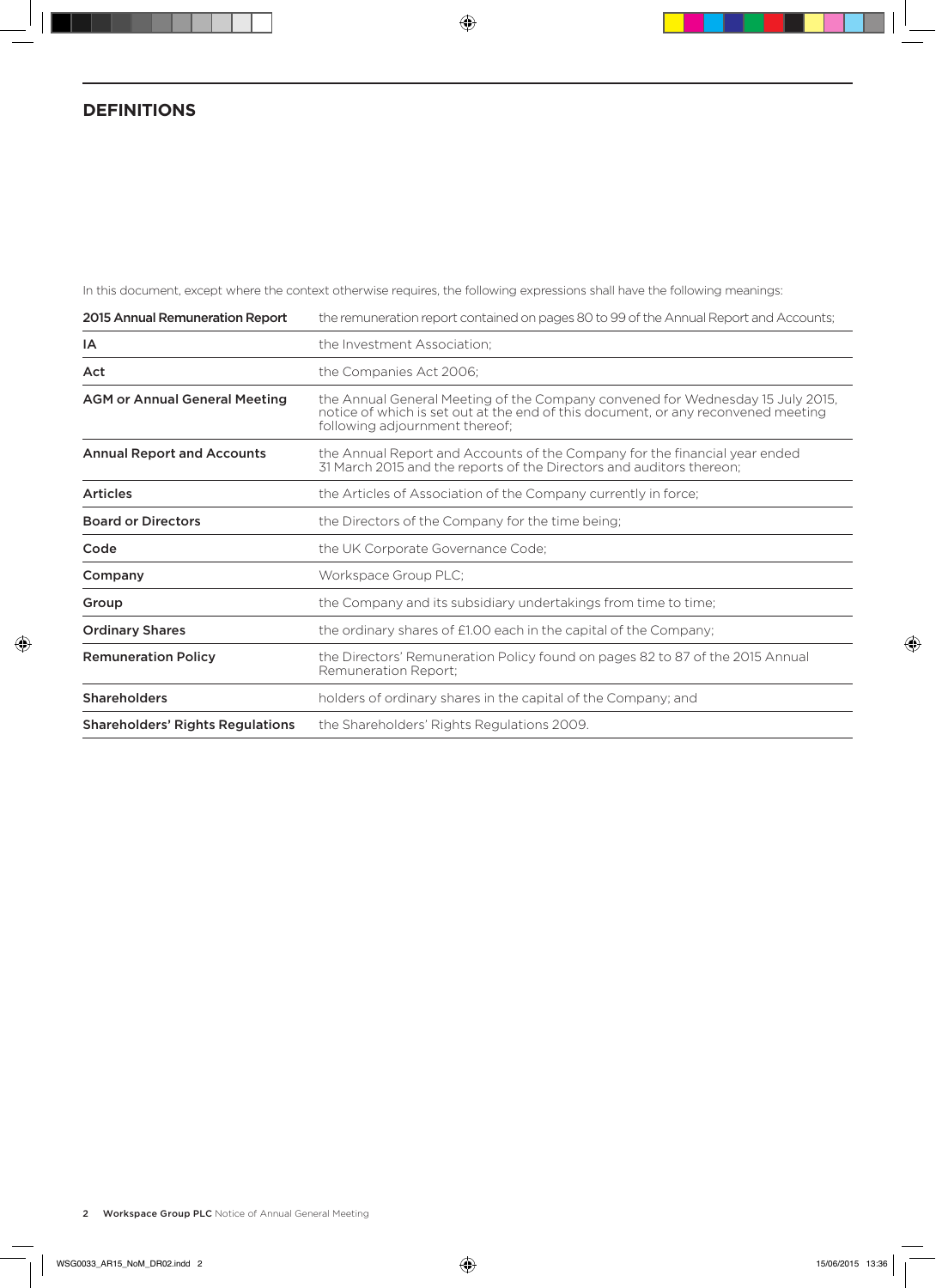

## Workspace Group PLC

(Incorporated and registered in England and Wales under number 2041612)

**Daniel Kitchen** (Non-Executive Chairman)<br>**Jamie Hopkins** (Chief Executive Officer) **Jamie Hopkins** (Chief Executive Officer)<br>**Graham Clemett** (Chief Financial Officer) **Graham Clemett** (Chief Financial Officer)<br> **Chris Girling** (Non-Executive Director **Chris Girling** (Non-Executive Director) **Stephen Hubbard** (Non-Executive Director)<br>**Maria Moloney** (Non-Executive Director) **Maria Moloney** (Non-Executive Director)<br>**Damon Russell** (Non-Executive Director) **Damon Russell** (Non-Executive Director)

To Shareholders and, for information only, to share option holders

15 June 2015

#### Dear Shareholder

#### **Notice of Annual General Meeting and explanation of business**

#### **INTRODUCTION**

I am pleased to invite you to the twenty-ninth Annual General Meeting of the Company, to be held at Chester House, Kennington Park, 1-3 Brixton Road, London SW9 6DE, at 11.00 a.m. on Wednesday 15 July 2015.

A formal notice convening the AGM is set out on pages 6 to 8 of this document and an explanation of each of the resolutions that the Directors will be proposing at the AGM is set out below.

#### **ANNUAL REPORT AND ACCOUNTS (RESOLUTION 1)**

The business of the AGM will begin with a resolution to receive and adopt the Annual Report and Accounts. Shareholders will have the opportunity to put any questions on the Annual Report and Accounts to the Board before the resolution is proposed at the AGM.

#### **DIRECTORS' ANNUAL REMUNERATION REPORT (RESOLUTION 2)**

Resolution 2 seeks approval for the 2015 Annual Remuneration Report for the financial year ended 31 March 2015 (other than the Remuneration Policy which does not need to be approved by Shareholders this year). The vote is an advisory one (that is, the contents of the report will not change as a result of the vote).

#### **DECLARATION OF FINAL DIVIDEND (RESOLUTION 3)**

A final dividend of 8.15 pence per ordinary share, to be paid as a REIT Property Income Distribution, has been recommended by the Board for the year ended 31 March 2015 and, if approved by Shareholders, will be paid on 7 August 2015 to all Shareholders on the register at the close of business on 10 July 2015.

#### **ELECTION AND RE-ELECTION OF DIRECTORS (RESOLUTIONS 4 TO 10)**

Mr Hubbard, who was appointed to the Board on 16 July 2014 as a Non-Executive Director, will be offering himself for election as required by the Articles. Mr Hubbard does not have a service contract with the Company but his appointment is terminable on 3 months' notice. The Board consider that Mr Hubbard meets the independence criteria prescribed in the Code as he is independent in character and judgement and there are no relationships or circumstances which are likely to affect, or could appear to affect, his judgement, as set out in further detail on page 57 of the Annual Report and Accounts.

The Articles require one-third of the current Directors to retire by rotation at every Annual General Meeting. However, the Company is adopting the requirements of the Code in relation to Directors' appointments and in particular the annual re-election of all Directors. Therefore, in accordance with provision B.7.1 of the Code, all of the Directors will retire at the AGM and, being eligible, offer themselves for re-election. In relation to all of the Directors seeking re-election, I can confirm that, following formal performance evaluation, the Board has determined that their performance continues to be effective and they continue to demonstrate commitment to their roles as Directors, including commitment of the necessary time for Board and committee meetings and other duties. The Board is satisfied that each of the Non-Executive Directors offering themselves for re-election remains independent in character and judgement and that there are no relationships or circumstances which are likely to affect or could appear to affect their judgement.

Biographical details of each of the Directors are set out on pages 62 to 63 of the Annual Report and Accounts.

#### **Directors: Registered office:**

Chester House Kennington Park 1-3 Brixton Road London SW9 6DE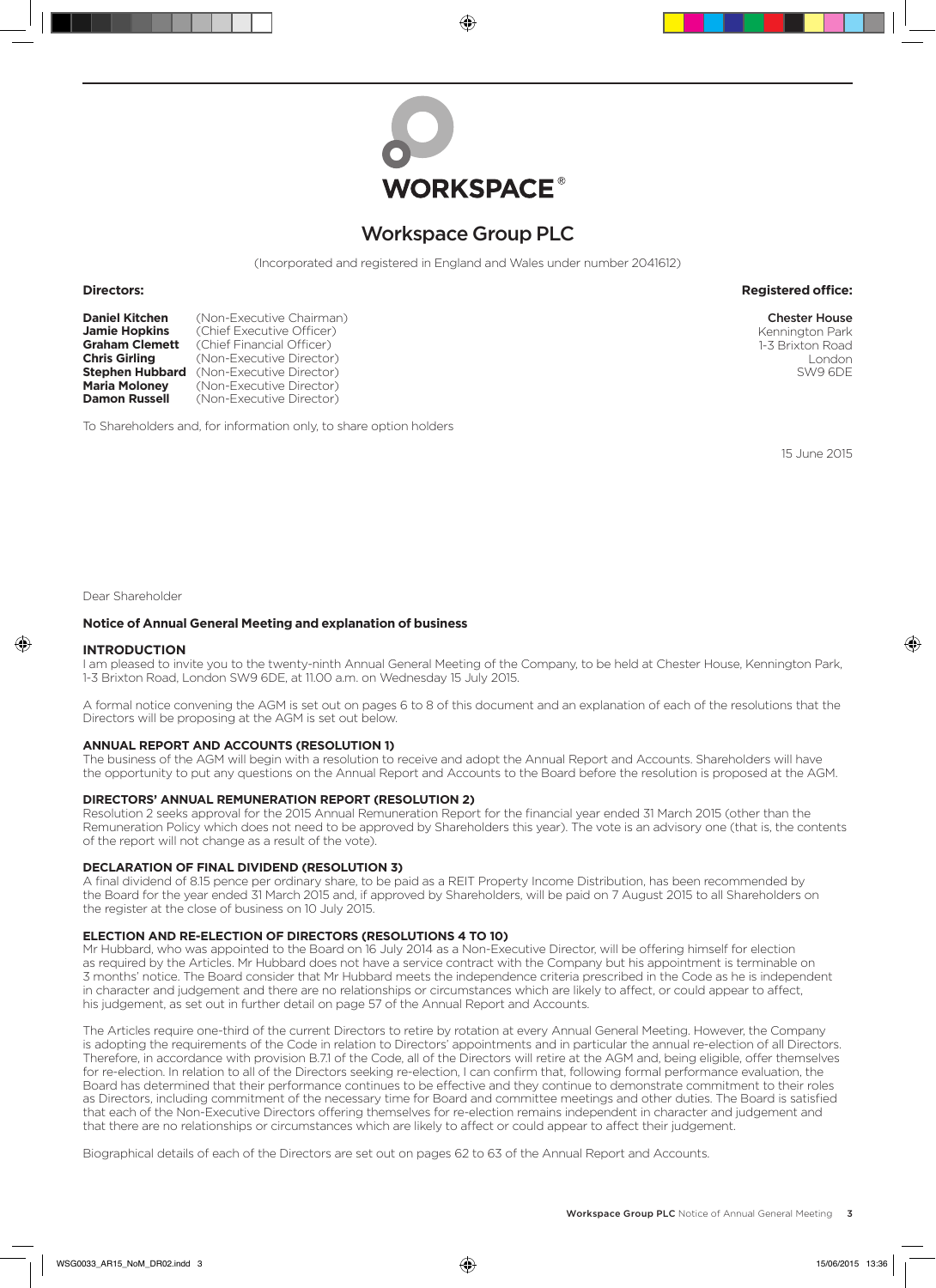#### **RE-APPOINTMENT AND REMUNERATION OF AUDITORS (RESOLUTIONS 11 AND 12)**

The Company is required at each general meeting at which accounts are presented to appoint auditors to hold office until the next such meeting. Accordingly, the Shareholders will be asked to re-appoint PricewaterhouseCoopers LLP as the Company's auditors until the conclusion of the next Annual General Meeting in 2016 and to grant authority to the Directors to determine their remuneration.

#### **RENEWAL OF AUTHORITY TO ALLOT EQUITY SECURITIES (RESOLUTION 13)**

The authority given to the Directors to allot further shares or to grant rights to subscribe for, or to convert securities into shares in the capital of the Company requires the prior authorisation of the Shareholders in general meeting under section 551 of the Act.

Upon the passing of Resolution 13 (pursuant to paragraph (a)(i) of Resolution 13), the Directors will have the necessary authority until the date of the next annual general meeting in 2016 or, if earlier, 30 September 2016 to allot and/or grant rights to subscribe for, or convert securities into, equity securities (as defined in section 560(1) of the Act), up to an aggregate nominal amount of £53,704,138 (which represents approximately one-third of the issued ordinary share capital of the Company as at 8 June 2015 (being the latest practicable date prior to publication of this document)).

In addition, in line with guidance issued by the IA on the expectations of institutional investors in relation to the authority of Directors to allot shares, upon the passing of Resolution 13 (pursuant to paragraph (a)(ii) of Resolution 13), the Directors will have authority, until the date of the next Annual General Meeting of the Company in 2016 (or, if earlier, 30 September 2016) to allot and/or grant rights to subscribe for, or convert securities into, equity securities (as defined in section 560(1) of the Act) in connection with a rights issue in favour of Shareholders up to an aggregate nominal amount equal to £107,408,275, as reduced by the aggregate nominal amount of any shares issued under paragraph (a)(i) of Resolution 13. This amount (before any reduction) represents approximately two-thirds of the issued ordinary share capital of the Company as at 8 June 2015 (being the latest practicable date prior to publication of this document).

In order to ensure that the maximum aggregate nominal amount of equity securities allotted and/or granted under Resolution 13 is never more than an amount equal to two-thirds of the issued ordinary share capital as at 8 June 2015, deductions will be made from paragraph (a)(i) or (a)(ii) to ensure that this remains the case, whether or not the Company issues shares under paragraph (a)(i) first or paragraph (a)(ii) first.

This limited authority will enable the Directors to issue shares when they believe it is in the interests of the Company to do so. It replaces the equivalent authority taken at the last Annual General Meeting of the Company in 2014, which will remain in force up until the conclusion of this year's AGM. While the Company would always consider from time to time the best manner of financing the Group, there is no present intention of issuing ordinary shares or other equity securities pursuant to Resolution 13.

The Directors will continue to seek to renew this authority at each Annual General Meeting in accordance with current best practice.

#### **DISAPPLICATION OF PRE-EMPTION RIGHTS (RESOLUTION 14)**

If the Directors wish to exercise the authority under Resolution 13 and offer shares (or wish to sell any shares which the Company may purchase and elect to hold as treasury shares) for cash, the Act requires that, unless Shareholders have given authority for the waiver of their statutory pre-emption rights, the new shares must be offered first to existing shareholders in proportion to their existing shareholdings. In certain circumstances, it may be in the best interests of the Company to allot new shares (or to grant rights over shares) for cash or to sell treasury shares for cash without first offering them to existing Shareholders in proportion to their holdings.

Resolution 14 therefore empowers the Directors until the date of the next Annual General Meeting of the Company in 2016 or, if earlier, 30 September 2016, to allot and/or grant equity securities for cash (or transfer shares which are from time to time held by the Company in treasury for cash) (i) by way of a rights issue or an open offer or other offer of securities (not being a rights issue) in favour of existing Shareholders in proportion to their shareholdings (subject to certain exclusions); or (ii) otherwise than pursuant to (i) up to an aggregate nominal value of £8,055,621 which is equivalent to approximately 5% of the issued ordinary share capital of the Company on 8 June 2015, (being the latest practicable date prior to the publication of this document). Resolution 14 also covers the allotment of equity securities in connection with share option schemes.

This limited authority will enable the Directors to issue shares when they believe it is in the interests of the Company to do so. It replaces the similar authority granted at the last Annual General Meeting of the Company in 2014 which will remain in force up until the conclusion of the AGM. The Directors will seek to renew such authority and power at successive Annual General Meetings.

As at 8 June 2015 (being the last practicable date prior to publication of this document), the Company held no shares in treasury.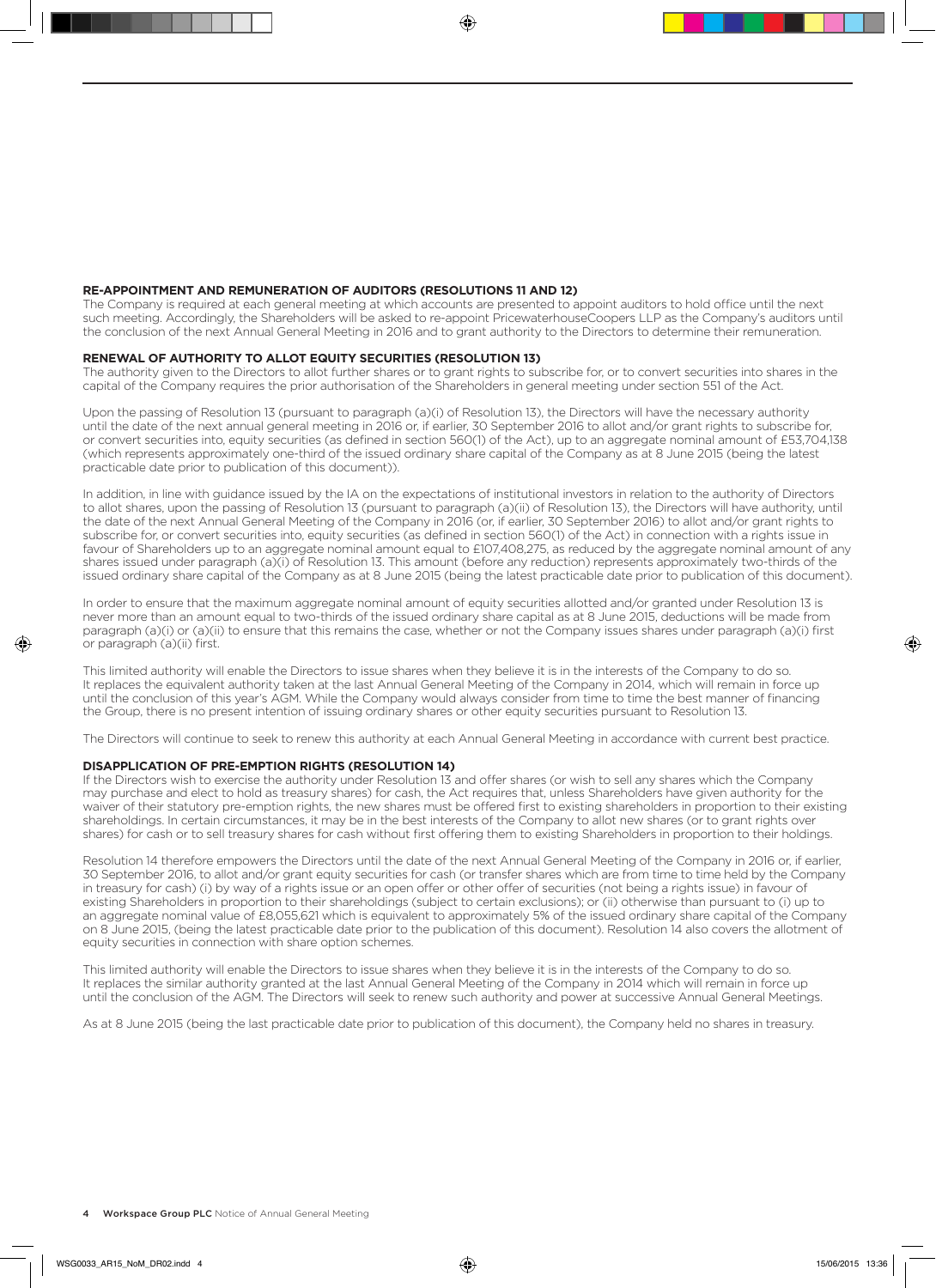#### **AUTHORITY FOR PURCHASE OF OWN SHARES (RESOLUTION 15)**

Resolution 15 authorises the Company to make market purchases (within the meaning of section 693 of the Act) on the London Stock Exchange of up to a maximum aggregate number of 16,111,241 Ordinary Shares (equivalent to approximately 10% of the current issued ordinary share capital of the Company as at 8 June 2015 (being the latest practicable date prior to publication of this document)), at a minimum price per Ordinary Share of its nominal value and a maximum price of the higher of (i) an amount equal to 105% of the average of the middle market quotations of the Ordinary Shares as derived from the London Stock Exchange Trading System for the five business days immediately preceding the day on which that Ordinary Share is contracted to be purchased and (ii) an amount equal to the higher of the last independent trade and the highest current independent bid on the London Stock Exchange Daily Official List at the time the purchase is carried out. Resolution 15 should not be taken as an indication that the Company will purchase Ordinary Shares at any particular price or indeed at all. The Directors would only consider making purchases if they believe that such purchases would result in an increase in earnings per share and are in the best interests of the Shareholders.

The authority will expire at the conclusion of the Annual General Meeting of the Company in 2016 or, if earlier, 18 months after the passing of Resolution 15. It is intended to renew such authority and power at successive Annual General Meetings.

Any Ordinary Shares purchased under the authority would either be cancelled, and the number of Ordinary Shares in issue would be reduced accordingly, or would be held in treasury. The Directors would consider holding as treasury shares any shares which the Company repurchases pursuant to the authority provided by this Resolution 15. To the extent that any shares repurchased by the Company are held in treasury, earnings per share will only be increased on a temporary basis until such time as the shares are sold or transferred out of treasury. Overall, the Directors believe that the ability of the Company to hold shares in treasury will provide the Company with greater flexibility in the management of its share capital.

The Company has options outstanding over 2,901,188 shares; the aggregate nominal amount of which represents approximately 1.8% of the Company's issued ordinary share capital as at 8 June 2015 (being the latest practicable date prior to publication of this document). If the Company bought back the maximum number of Ordinary Shares permitted pursuant to this Resolution, then the total number of options to subscribe for Ordinary Shares outstanding at 8 June 2015 would represent 2.0% of the reduced issued share capital of the Company.

#### **AUTHORITY TO RETAIN A NOTICE PERIOD OF FOURTEEN CLEAR DAYS FOR GENERAL MEETINGS (RESOLUTION 16)**

Resolution 16 is a resolution to allow the Company to hold general meetings (other than Annual General Meetings) on 14 clear days' notice. Before the coming into force of the Shareholders' Rights Regulations on 3 August 2009, the Company was able to call general meetings (other than an Annual General Meeting) on 14 clear days' notice without obtaining shareholder approval. Changes made to the Act by the Shareholders' Rights Regulations increased the notice period required for general meetings of the Company to 21 days unless shareholders approve a shorter notice period (which cannot be less than 14 clear days). AGMs will continue to be held on at least 21 days' clear notice.

Accordingly, in order to preserve the Company's ability to call general meetings (other than an Annual General Meeting) on 14 clear days' notice, Resolution 16 seeks such approval from Shareholders. The flexibility offered by this Resolution will be used where, taking into account the circumstances, the Directors consider this appropriate in relation to the business to be considered at the general meeting. In making this determination, the Directors will take account of the provisions of the Code in relation to the notice for general meetings. If granted, the approval will be effective until the Company's next Annual General Meeting in 2016, when it is intended that a similar resolution will be proposed.

Whether or not you intend to be present at the AGM you are requested to complete and sign the enclosed form of proxy and return it as soon as possible to the Company's registrars, Computershare Investor Services PLC, The Pavilions, Bridgwater Road, Bristol BS99 6ZY. Members may also register the appointment of a proxy electronically by accessing the website www.investorcentre.co.uk/eproxy, which is operated by Computershare Investor Services PLC. In either case, the proxy appointment must be received by Computershare Investor Services PLC by no later than 48 hours (excluding weekends and any bank holiday) before the time of the AGM.

Alternatively, CREST members who wish to appoint a proxy or proxies through the CREST electronic proxy appointment service may do so by using the procedures described in the CREST Manual. CREST messages must be received by the issuer's agent not later than 48 hours (excluding weekends and any bank holiday) before the time appointed for holding the Annual General Meeting. Completion and return of a form of proxy will not preclude Shareholders from attending and voting at the Annual General Meeting should they choose to do so.

#### **RECOMMENDATION**

Your Board considers that the resolutions to be proposed at the AGM are in the best interests of the Company and the Shareholders as a whole, and the Board unanimously recommends that you vote in favour of the proposed resolutions. The Directors intend to vote in favour of the resolutions in respect of their own beneficial shareholdings in the Company.

Yours sincerely

**Daniel Kitchen**

Chairman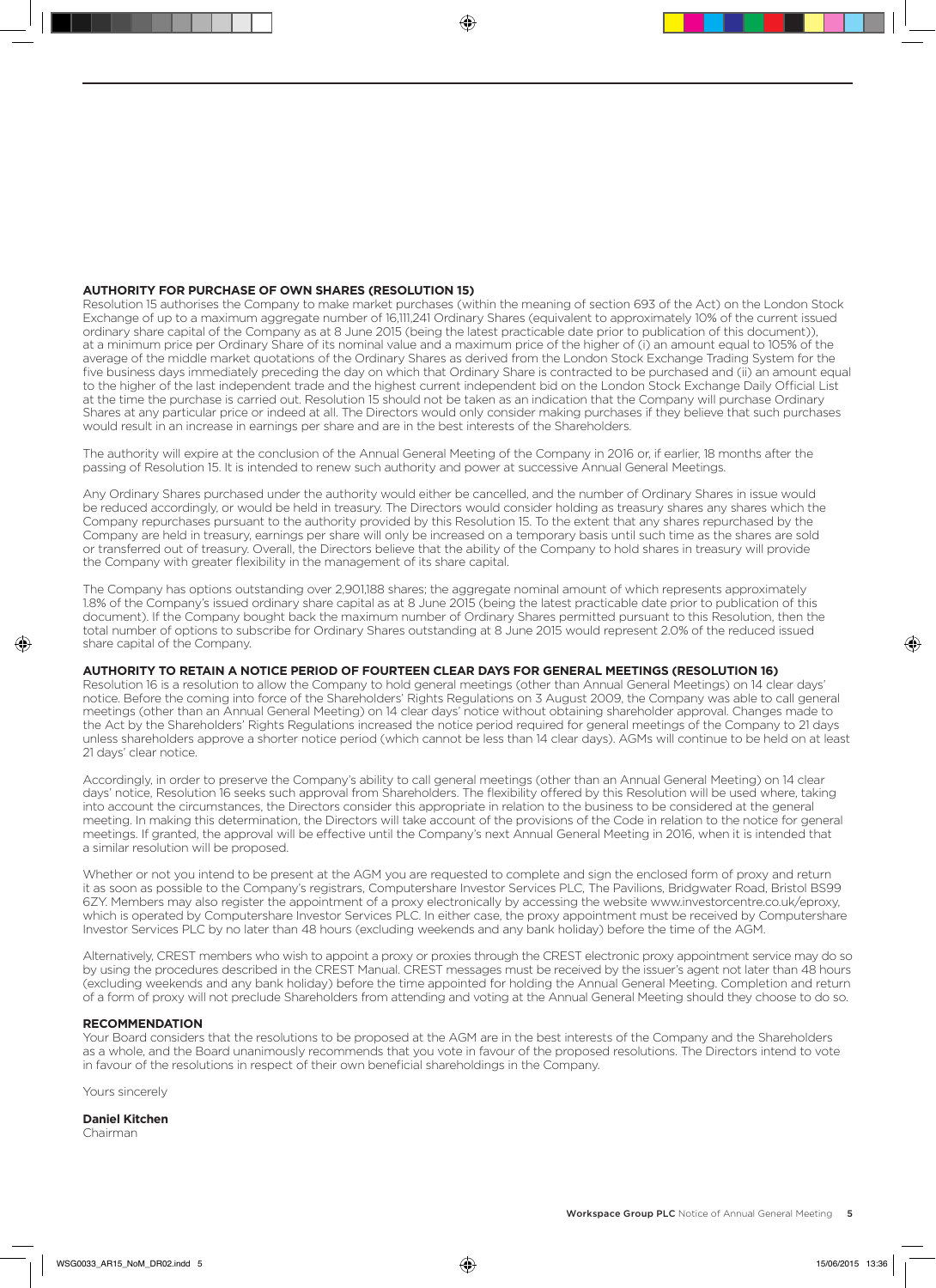### **WORKSPACE GROUP PLC (INCORPORATED AND REGISTERED IN ENGLAND AND WALES UNDER NUMBER 2041612)**

#### **NOTICE OF ANNUAL GENERAL MEETING**

NOTICE IS HEREBY GIVEN that the twenty-ninth Annual General Meeting of the Company will be held at Chester House, Kennington Park, 1-3 Brixton Road, London SW9 6DE at 11.00 a.m. on Wednesday 15 July 2015 to consider and, if thought fit, to pass the following resolutions, of which numbers 1 to 13 will be proposed as ordinary resolutions and numbers 14 to 16 as special resolutions:

**To consider and, if thought fit, to pass each of the following Resolutions 1 to 13 inclusive as a ordinary resolutions:**

- **1. To receive and adopt the Annual Report and Accounts of the Company for the financial year ended 31 March 2015 and the reports of the Directors and auditors thereon.**
- **2. To approve the 2015 annual remuneration report (other than the part containing the Company's remuneration policy) set out on pages 80 to 99 of the Annual Report and Accounts for the financial year ended 31 March 2015.**
- **3. To declare a final dividend of 8.15 pence per ordinary share in respect of the financial year ended 31 March 2015.**
- **4. To re-elect Mr Daniel Kitchen as a Director of the Company.**
- **5. To re-elect Mr Jamie Hopkins as a Director of the Company.**
- **6. To re-elect Mr Graham Clemett as a Director of the Company.**
- **7. To re-elect Dr Maria Moloney as a Director of the Company.**
- **8. To re-elect Mr Chris Girling as a Director of the Company.**
- **9. To re-elect Mr Damon Russell as a Director of the Company.**
- **10. To elect Mr Stephen Hubbard as a Director of the Company.**
- **11. To re-appoint PricewaterhouseCoopers LLP as auditors of the Company to hold office from the conclusion of this meeting until the conclusion of the Annual General Meeting in 2016.**
- **12. To authorise the Directors to determine the remuneration of the auditors.**

#### **13. THAT:**

- (a) in substitution for all subsisting authorities to the extent unused, the Directors be and they are hereby generally and unconditionally authorised, in accordance with section 551 of the Companies Act 2006 (the 'Act'), to exercise all the powers of the Company to allot and/or grant rights to subscribe for, or to convert any security into, equity securities (as defined in section 560(1) of the Act) in the Company:
	- (i) up to an aggregate nominal amount of £53,704,138 (such amount to be reduced by the nominal amount of any equity securities (as defined in section 560(1) of the Act) previously allotted and/or granted under paragraph (a)(ii) below in excess of such sum); and
	- (ii) comprising equity securities (as defined in section 560(1) of the Act) up to an aggregate nominal amount of £107,408,275 (such amount to be reduced by any allotments and/or grants previously made under paragraph (a)(i) above) in connection with an offer by way of a rights issue:
		- (A) to ordinary shareholders in proportion (as nearly as may be practicable) to their existing holdings; and
		- (B) to holders of other equity securities as required by the rights of those securities or as the Board otherwise considers necessary,

 and so that the Board may, in either case, impose any limits or restrictions and make any arrangements which it considers necessary or expedient to deal with treasury shares, fractional entitlements, record dates or with legal, regulatory or practical problems in, or under the laws, or the requirements of any regulatory body or any stock exchange in any territory or otherwise howsoever, provided that the authority conferred on the Directors under paragraphs (i) and (ii) above shall expire at the conclusion of the next Annual General Meeting of the Company in 2016 or, if earlier, 30 September 2016, but so that this authority shall allow the Company to make offers or agreements before the expiry of this authority which would or might require equity securities (as defined in section 560(1) of the Act) to be allotted and/or granted after such expiry and notwithstanding such expiry the Directors may allot and/or grant such equity securities in pursuance of such offers or agreements; and

(b) words and expressions defined in or for the purposes of Part 17 of the Act shall bear the same meanings in this resolution.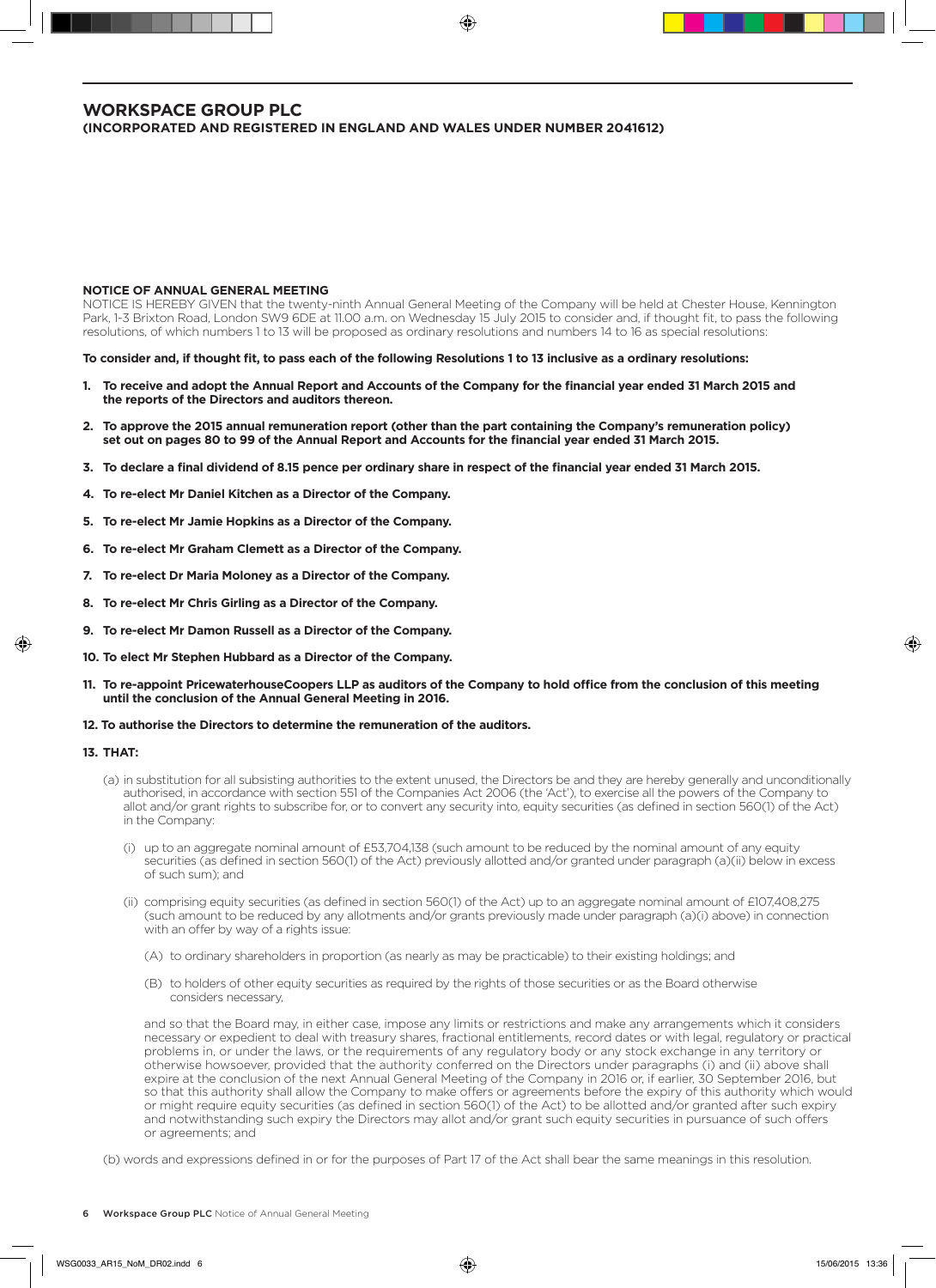#### **To consider and, if thought fit, to pass the following Resolutions 14 to 16 inclusive as special resolutions:**

#### **14. To consider and, if thought fit, to pass the following resolution as a special resolution:**

**THAT** in substitution for all subsisting authorities to the extent unused:

- (a) the Directors be and they are hereby empowered pursuant to section 570 and section 573 of the Act:
	- (i) subject to the passing of Resolution 13 set out in this Notice, to allot and/or grant equity securities for cash pursuant to the authority given in accordance with section 551 of the Act by Resolution 13; and
	- (ii) to transfer shares which are held by the Company in treasury for cash,

 as if section 561(1) of the Act did not apply to any such allotment, grant and/or transfer, provided that this power shall be limited to the allotment, grant and/or transfer of equity securities:

- (A) in connection with or the subject of an offer or invitation, open for acceptance or application for a period fixed by the Directors, to (i) holders of Ordinary Shares in the Company, and (ii) holders of such other equity securities of the Company as the Directors may determine, in proportion (as nearly as practicable) to their existing holdings on a record date fixed by the Directors or (where applicable) in accordance with the rights for the time being attached to such equity securities, subject in each case to such exclusions or other arrangements as the Directors may deem necessary or expedient to deal with treasury shares, fractional entitlements, record dates or with legal, regulatory or practical problems in or under the laws of, or the requirements of any regulatory body or any stock exchange in any territory, or otherwise howsoever;
- (B) in connection with the terms of any share option scheme for the time being operated by the Company (and any shares acquired or held by the Company in treasury may be transferred in satisfaction of the exercise of options under such scheme); and
- (C) otherwise than pursuant to sub-paragraphs (A) and (B) up to an aggregate nominal amount of £8,055,621 and shall expire at the conclusion of the next Annual General Meeting of the Company in 2016 or, if earlier, 30 September 2016, except that the Company may, before such expiry, make offers or agreements which would or might require equity securities to be allotted, granted or transferred after such expiry and notwithstanding such expiry the Directors may allot, grant or transfer equity securities in pursuance of such offers or agreements; and

(b) words and expressions defined in or for the purposes of Part 17 of the Act shall bear the same meanings in this resolution.

#### **15. To consider and, if thought fit, to pass the following resolution as a special resolution:**

THAT the Company be and is hereby generally and unconditionally authorised, pursuant to and in accordance with section 701 of the Act, to make market purchases (within the meaning of section 693(4) of the Act) of ordinary shares in the capital of the Company on such terms and in such manner as the Directors may from time to time determine, provided that:

- (a) the maximum aggregate number of ordinary shares hereby authorised to be purchased shall be 16,111,241 ordinary shares of £1.00 each;
- (b) the minimum price which may be paid for an ordinary share is the nominal value of such ordinary share;
- (c) the maximum price which may be paid for an ordinary share is the highest of:
	- (i) an amount equal to 105% of the average of the middle market quotations for an ordinary share (as derived from the London Stock Exchange Daily Official List) for the five business days immediately preceding the date on which the ordinary share is contracted to be purchased; and
	- (ii) the higher of the price of the last independent trade of an ordinary share and the highest current independent bid for an ordinary share on the London Stock Exchange Official List as derived from the London Stock Exchange Trading System at the time the purchase is carried out;
- (d) the minimum and maximum prices per ordinary share referred to in sub-paragraphs (b) and (c) of this resolution are in each case exclusive of any expenses payable by the Company;
- (e) the authority hereby conferred shall expire at the conclusion of the next Annual General Meeting of the Company in 2016 or, if earlier, 18 months after the date of the passing of this resolution, unless such authority is varied, revoked or renewed prior to such time by the Company in a general meeting by a special resolution; and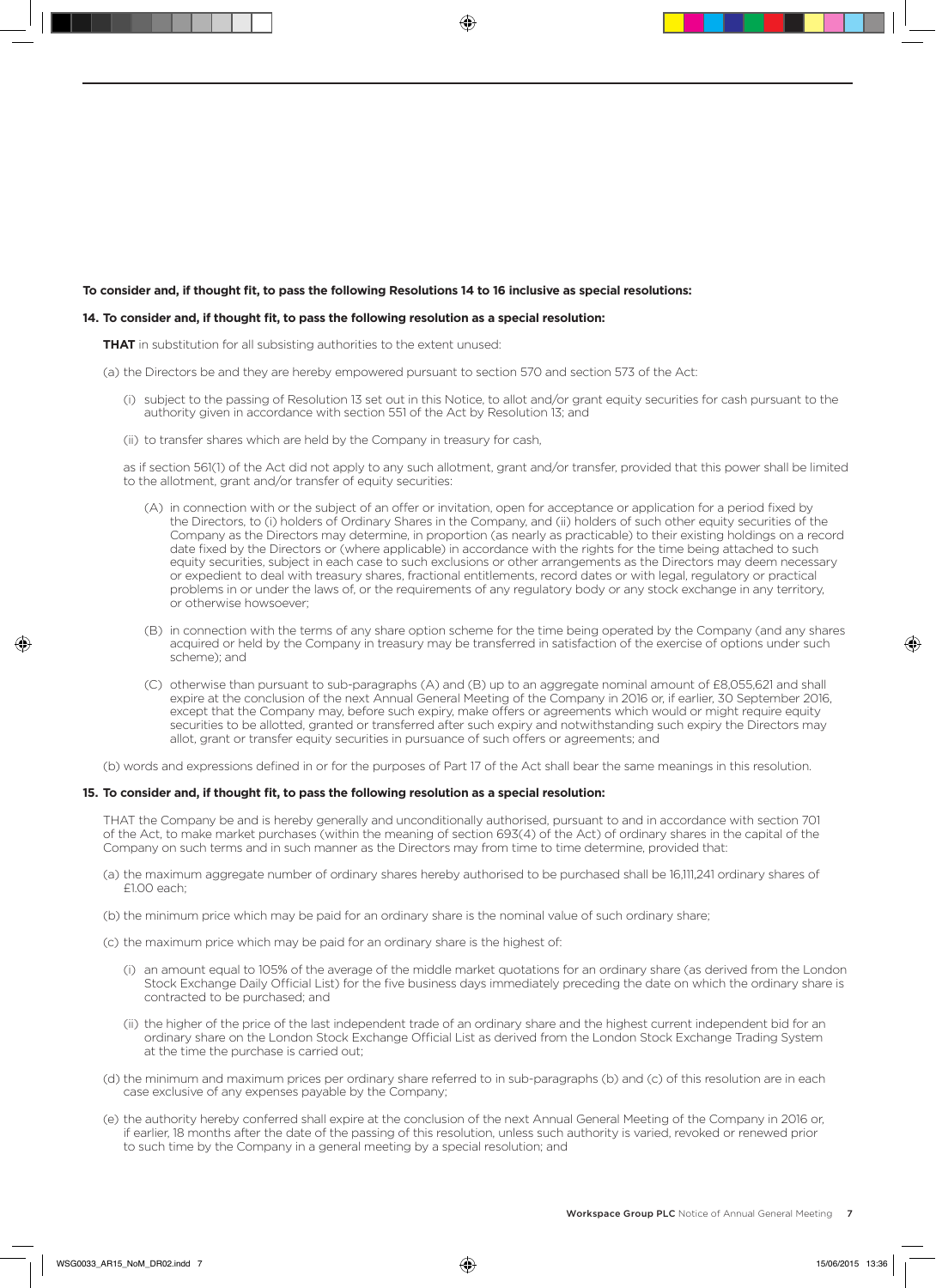(f) the Company may make a contract to purchase ordinary shares under the authority hereby conferred prior to the expiry of such authority which will or may be completed wholly or partly after the expiration of such authority, and the Company may purchase ordinary shares in pursuance of any such contract as if the authority conferred hereby had not expired.

#### **16. To consider and, if thought fit, to pass the following resolution as a special resolution:**

THAT a general meeting other than an Annual General Meeting of the Company may be called on not less than 14 clear days' notice.

By order of the Board

#### **Carmelina Carfora**

Company Secretary Dated: 15 June 2015

#### **Registered Office:**

Chester House Kennington Park 1-3 Brixton Road London SW9 6DE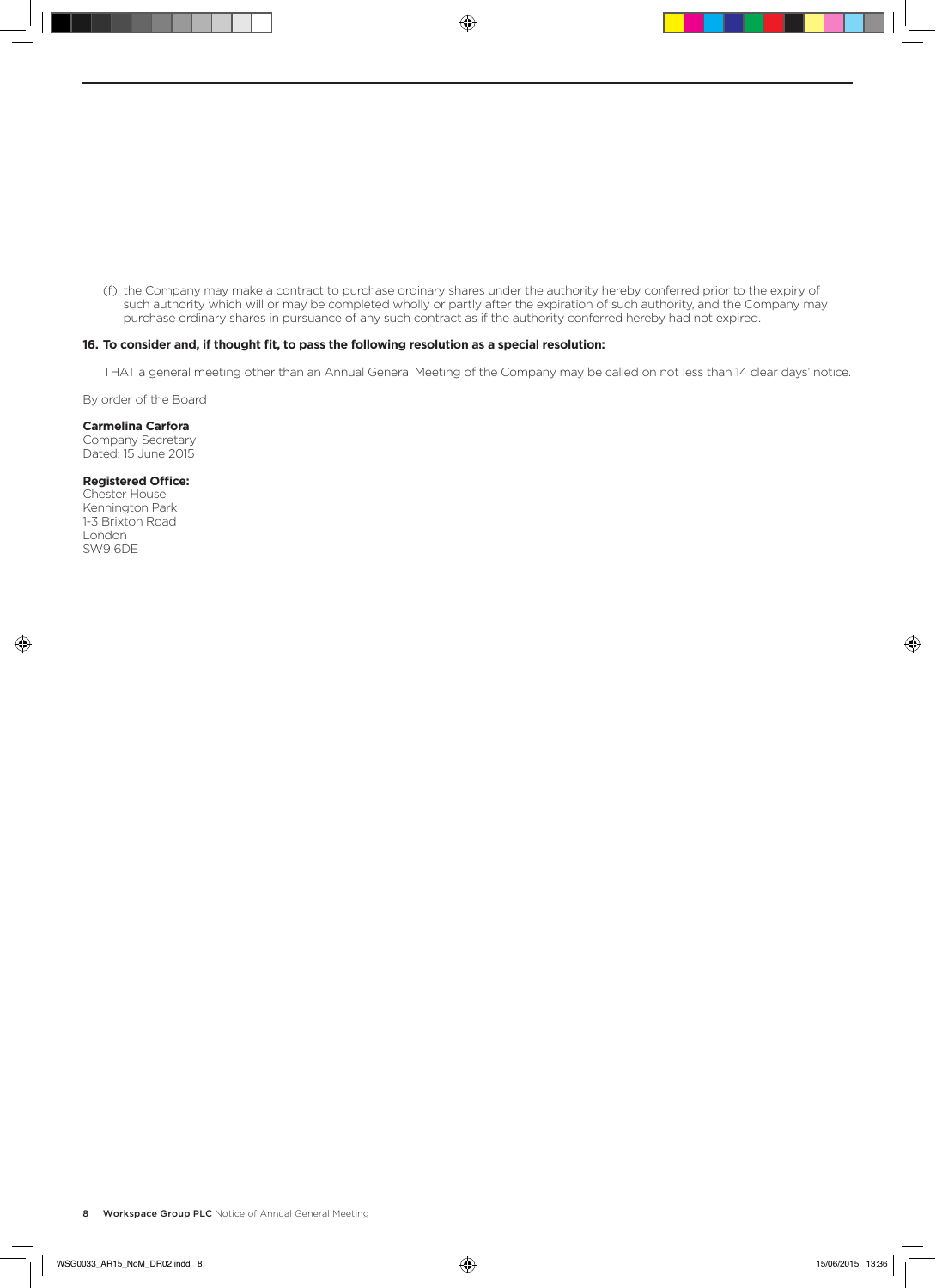## **NOTES**

- 1. Pursuant to Regulation 41 of the Uncertificated Securities Regulations 2001, only those Shareholders entered in the register of members of the Company at the close of business on the day which is two business days before the day of the AGM (or, in the event of any adjournment, on the day which is two business days before the day of the adjourned meeting) shall be entitled to attend and vote at the AGM in respect of the shares registered in their name at that time. Changes to entries on the register of members after that time shall be disregarded in determining the rights of any person to attend or vote at the AGM.
- 2. A member is entitled to appoint one or more proxies to exercise all or any of the member's rights to attend, speak and vote at the AGM. A form of proxy accompanies this document. Completion and return of such proxy will not preclude a member from attending the AGM and voting in person. A proxy need not be a member of the Company but must attend the meeting for the member's vote to be counted. If a member appoints more than one proxy to attend the AGM, each proxy must be appointed to exercise the rights attached to a different share or shares held by the member. If a member wishes to appoint more than one proxy and so requires additional forms of proxy, the member should contact the Company's registrars or photocopy the form of proxy provided with this document indicating on each copy the name of the proxy you wish to appoint and the number of Ordinary Shares in the Company in respect of which the proxy is appointed. All forms of proxy should be returned together in the same envelope. Where you wish to appoint more than one proxy, failure to specify the number of Ordinary Shares in the Company in respect of which each proxy is appointed or specifying more Ordinary Shares than you hold will result in the proxy appointments being invalid.
- 3. To be valid, a form of proxy for use at the AGM and the power of attorney or authority (if any) under which it is signed, or a copy of such authority notarially certified must be signed and lodged with the Company's registrars, Computershare Investor Services PLC, The Pavilions, Bridgwater Road, Bristol BS99 6ZY, no later than 48 hours (excluding weekends and any bank holiday) before the time fixed for the AGM or the adjourned meeting.
- 4. In the case of joint holders, where more than one of the joint holders purports to appoint a proxy, only the appointment submitted by the most senior holder will be accepted. Seniority is determined by the order in which the names of the joint holders appear in the Company's register in respect of the joint holding (the first named being deemed the most senior).
- 5. The right to appoint a proxy does not apply to persons whose shares are held on their behalf by another person and who have been nominated to receive communications from the Company in accordance with section 146 of the Act (a Nominated Person). A Nominated Person may have a right under an agreement with the registered Shareholder who holds the shares on their behalf to be appointed (or to have someone else appointed) as a proxy. Alternatively, if a Nominated Person does not have such a right, or does not wish to exercise it, he/she may have a right under such an agreement to give instructions to the person holding the shares as to the exercise of voting rights. Nominated persons are reminded that their main point of contact in terms of their investment in the Company remains the member who nominated the Nominated Person to enjoy information rights (or, perhaps the custodian or broker who administers the investment on their behalf). Nominated Persons should continue to contact that member, custodian or broker (and not the Company) regarding any changes or queries relating to the Nominated Person's personal details and interest in the Company (including any administrative matter). The only exception to this is where the Company expressly requests a response from a Nominated Person.
- 6. CREST members who wish to appoint a proxy or proxies through the CREST electronic proxy appointment service may do so for the meeting and any adjournments thereof by using the procedures described in the CREST Manual. CREST personal members or other CREST sponsored members, and those CREST members who have appointed a voting service provider(s), should refer to their CREST sponsor or voting service provider(s), who will be able to take the appropriate action on their behalf.
- 7. In order for a proxy appointment or instruction made using the CREST service to be valid, the appropriate CREST message (a CREST Proxy Instruction) must be properly authenticated in accordance with Euroclear UK & Ireland Limited's specifications, and must contain the information required for such instruction, as described in the CREST Manual (available via www.euroclear.com/CREST). To appoint one or more proxies or to give an instruction to a proxy (whether previously appointed or otherwise) via the CREST system, CREST messages must be received by the Company's agent (ID number 3RA50) not later than 48 hours (excluding weekends and any bank holiday) before the time appointed for holding the meeting. For this purpose, the time of receipt will be taken to be the time (as determined by the timestamp generated by the CREST system) from which the Company's agent is able to retrieve the message by enquiry to CREST in the manner prescribed by CREST. After this time any change of instructions to proxies appointed through CREST should be communicated to the appointee through other means. The Company may treat as invalid a proxy appointment sent by CREST in the circumstances set out in regulation 35(5)(a) of the Uncertificated Securities Regulations 2001 (as amended).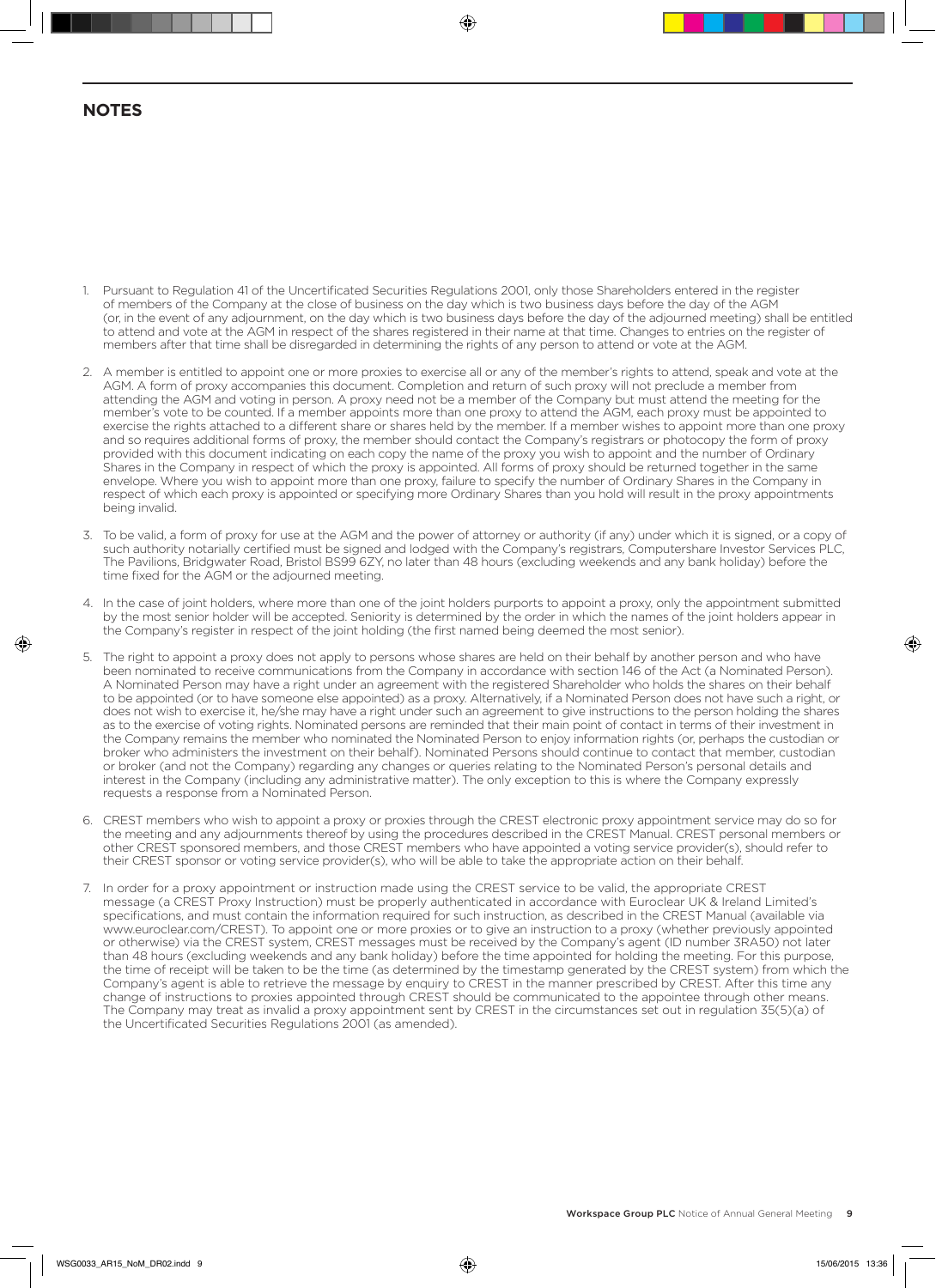- 8. CREST members and, where applicable, their CREST sponsors, or voting service providers should note that Euroclear UK & Ireland Limited does not make available special procedures in CREST for any particular message. Normal system timings and limitations will, therefore, apply in relation to the input of CREST Proxy Instructions. It is the responsibility of the CREST member concerned to take (or, if the CREST member is a CREST personal member, or sponsored member, or has appointed a voting service provider, to procure that his CREST sponsor or voting service provider(s) take(s)) such action as shall be necessary to ensure that a message is transmitted by means of the CREST system by any particular time. In this connection, CREST members and, where applicable, their CREST sponsors or voting service providers are referred, in particular, to those sections of the CREST Manual concerning practical limitations of the CREST system and timings (www.euroclear.com/CREST).
- 9. Alternatively, members may register the appointment of a proxy for the AGM electronically, by accessing the website www.investorcentre.co.uk/eproxy, using the Control Number, PIN and Shareholder Reference Number set out on their proxy card, where full details of the procedure are given. This website is operated by Computershare Investor Services PLC. The proxy appointment and any power of attorney or other authority under which the proxy appointment is made must be received by Computershare Investor Services PLC not less than 48 hours (excluding weekends and any bank holiday) before the time for holding the AGM or adjourned meeting or (in the case of a poll taken otherwise than at or on the same day as the meeting or adjourned meeting) for the taking of the poll at which it is to be used. The use of the internet service in connection with the AGM is governed by Computershare Investor Services PLC's conditions of use set out on the website, www.investorcentre.co.uk/eproxy and may be read by logging on to that site.
- 10. Any corporation which is a member can appoint one or more corporate representatives who may exercise on its behalf all of its powers as a member provided that, if it is appointing more than one corporate representative, it does not do so in relation to the same shares. It is therefore no longer necessary to nominate a designated corporate representative.
- 11. As at 8 June 2015, being the latest practicable date prior to publication of this Notice, the Company had 161,112,413 Ordinary Shares in issue with a total of 161,112,413 voting rights.
- 12. The Executive Directors' service contracts and Non-Executive Directors' letters of appointment are available for inspection at the Company's registered office and will be available for inspection during normal business hours on any weekday (Saturdays, Sundays and Bank Holidays excluded) at the place of the AGM from 15 minutes prior to the commencement of the AGM until the conclusion thereof.
- 13. Under section 527 of the Act, members meeting the threshold requirements set out in that section have the right to require the Company to publish on a website a statement setting out any matter relating to:
	- (a) the audit of the Company's accounts (including the auditor's report and the conduct of the audit) that are to be laid before the AGM; or
	- (b) any circumstance connected with an auditor of the Company ceasing to hold office since the previous meeting at which annual accounts and reports were laid in accordance with section 437 of the Act.

 The Company may not require the members requesting any such website publication to pay its expenses in complying with sections 527 or 528 of the Act. Where the Company is required to place a statement on a website under section 527 of the Act, it must forward the statement to the Company's auditor not later than the time when it makes the statement available on the website. The business which may be dealt with at the meeting includes any statement that the Company has been required under section 527 of the Act to publish on a website.

- 14. Any member attending the AGM has the right to ask questions. The Company must cause to be answered any question relating to the business being dealt with at the AGM put by a member attending the meeting. However, members should note that no answer need be given in the following circumstances:
	- (a) if to do so would interfere unduly with the preparation of the meeting or would involve a disclosure of confidential information;
	- (b) if the answer has already been given on a website in the form of an answer to a question; or
	- (c) if it is undesirable in the interests in the Company or the good order of the meeting that the question be answered.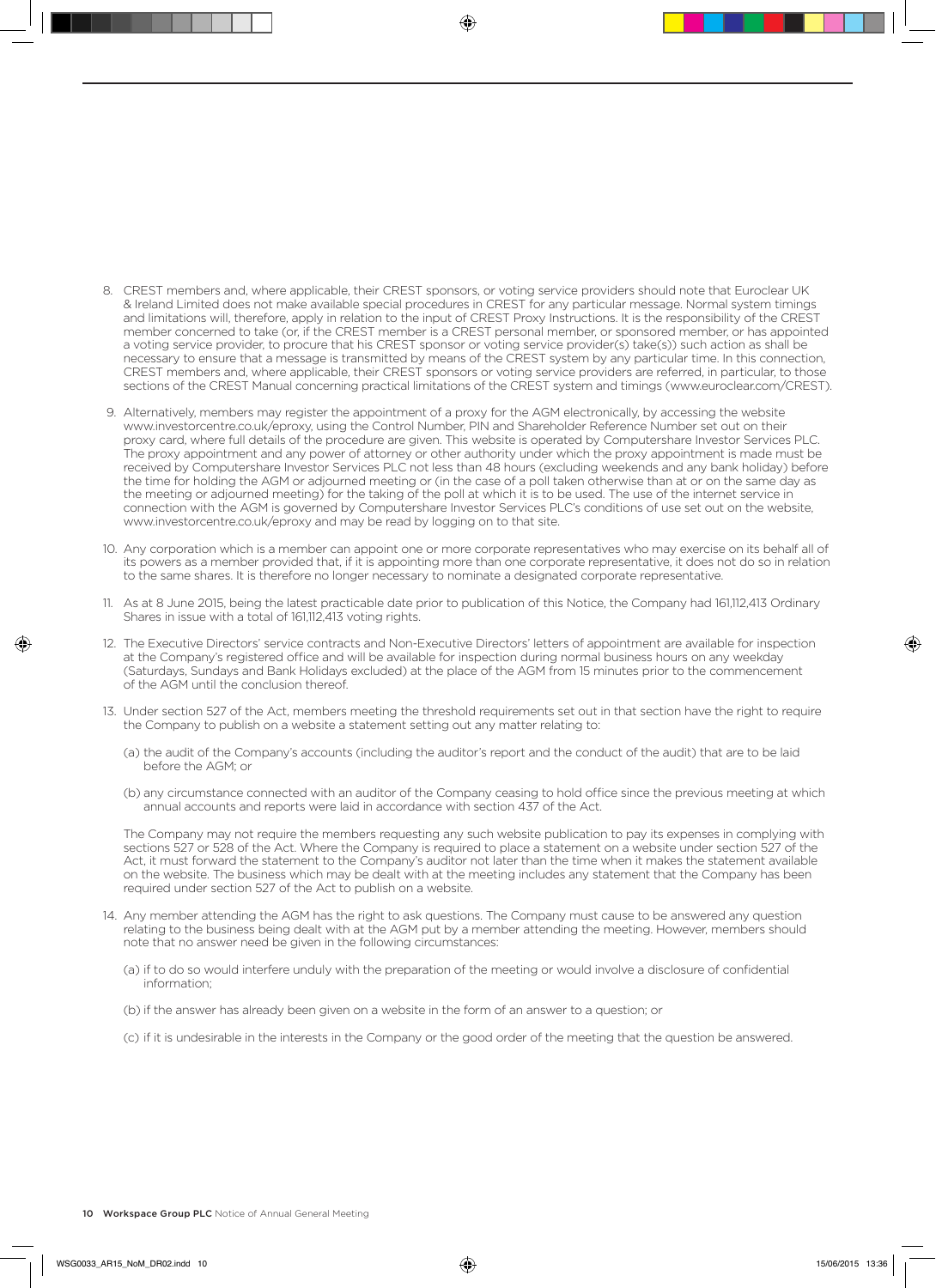- 15. This Notice, together with information about the total numbers of shares in the Company in respect of which members are entitled to exercise voting rights at the AGM as at 8 June 2015, being the latest practicable date prior to publication of this Notice and, if applicable, any members' statements, members' resolutions or members' matters of business received by the Company after the date of this notice and other information required by section 311A of the Act, will be available on the Company's website www.workspace.co.uk.
- 16. Any electronic address provided either in this Notice or in any related documents (including the form of proxy) may not be used to communicate with the Company for any purposes other than those expressly stated.

#### Workspace Group PLC

Chester House Kennington Park 1-3 Brixton Road London SW9 6DE

- T +44 (0)20 7138 3300
- F +44 (0)20 7247 0157
- W www.workspace.co.uk
- E investor.relations@workspace.co.uk